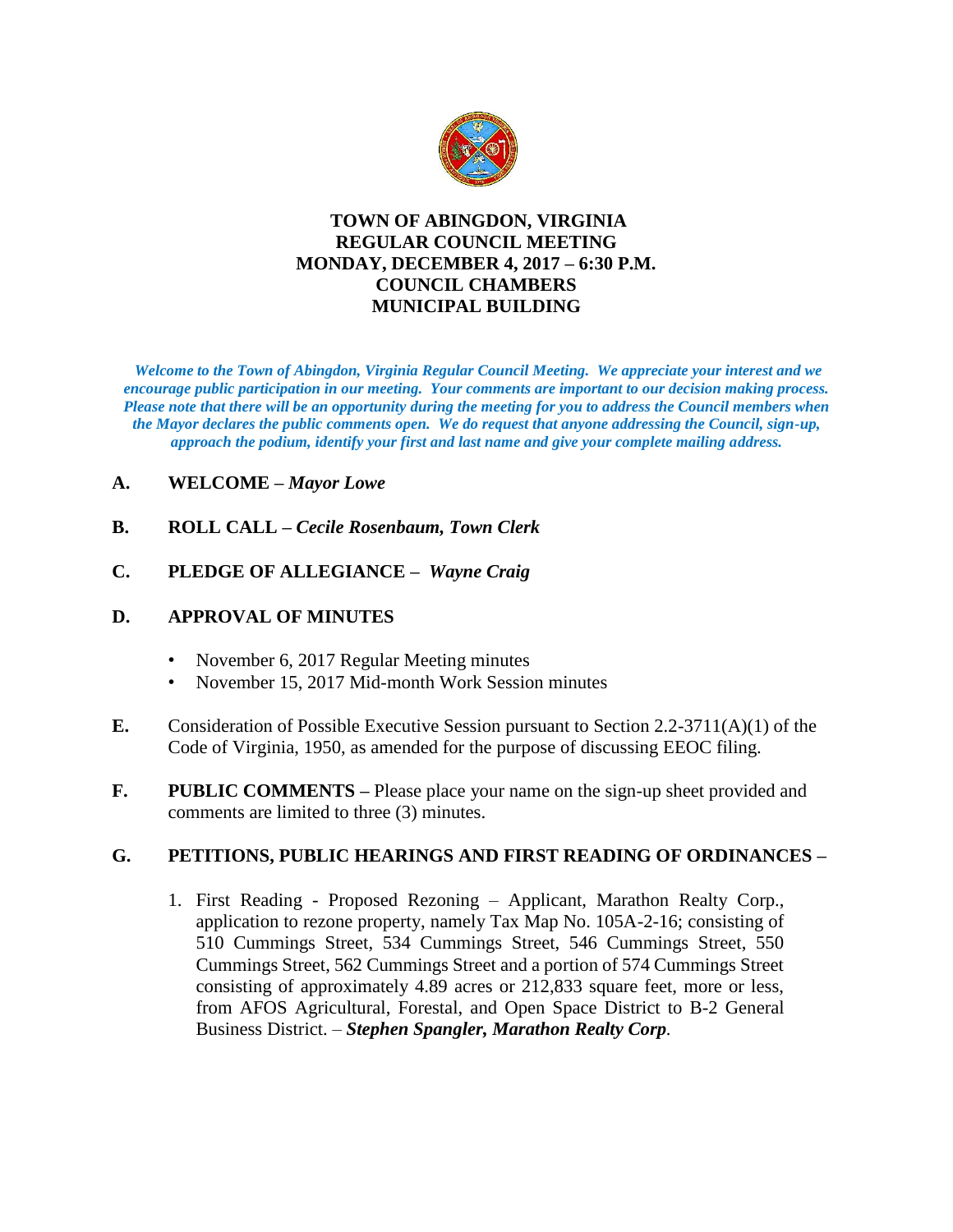Council Agenda December 4, 2017 Page Two

- 2. Public hearing regarding proposed offer to purchase right of way for South Abingdon Extension Transmission Line from Appalachian Power Company, a Virginia corporation, on property known as "Wolf Creek Water Reclamation Facility" located at 21436 Vances Mill Road, Tax Map No. 125-2-6, consisting of .10 acres, more or less. – *Gregory W. Kelly, Town Manager*
- 3. Public hearing regarding proposed drainage easement to Appalachian Power Company, a Virginia corporation, on property known as "Wolf Creek Water Reclamation Facility", located at 21436 Vances Mill Road, Tax Map No. 125- 2-6, consisting of a strip of land twenty-feet (20') in width; 0.036 acres (1,582 square feet), more or less, known as Easement Area A; and 0.156 acres (6,800 square feet) more or less, known as Easement Area B. - *Gregory W. Kelly, Town Manager*
- *4.* Public hearing regarding Abingdon Property Invest, LLC request for a special use permit pursuant to Zoning Ordinance, Section 15-9, Flood Zone, Special Uses, to operate an adult home. (Tax Map No. 006-6-6; 576 Walden Road). – *Jason Boswell, Interim Director of Planning*
- *5.* Public hearing regarding consideration of transfer of franchise agreement renewal for cable television franchise per existing agreement with Bristol Virginia Utilities. – *Deborah C. Icenhour, Town Attorney*
- *6.* Public hearing regarding temporary construction easement and permanent slope easement agreement by and between The Grundy National Bank and the Town of Abingdon, located at 498 Cummings Street, Tax Map No. 105A-2-16B, consisting of 3,679 square feet, more or less. – *Deborah C. Icenhour, Town Attorney*
- *7.* Public hearing regarding final plat for proposed subdivision of property, Premier Hospitality LLC; owner, located at 170 Jonesboro Road, consisting of 3.842 acres, more or less, and currently zoned B-2. Tax Map No. 104-C2 5 6C. – *Jason Boswell, Interim Director of Planning*
- *8.* Public hearing regarding consideration of first amendment to and assignment and assumption of lease for communications tower site between Commonwealth of Virginia, Virginia Highlands Community College on behalf of State Board for Community Colleges, Town of Abingdon, Virginia, and Apex Towers, LLC, a West Virginia Limited Liability Company. – *Floyd Bailey, Director of IT*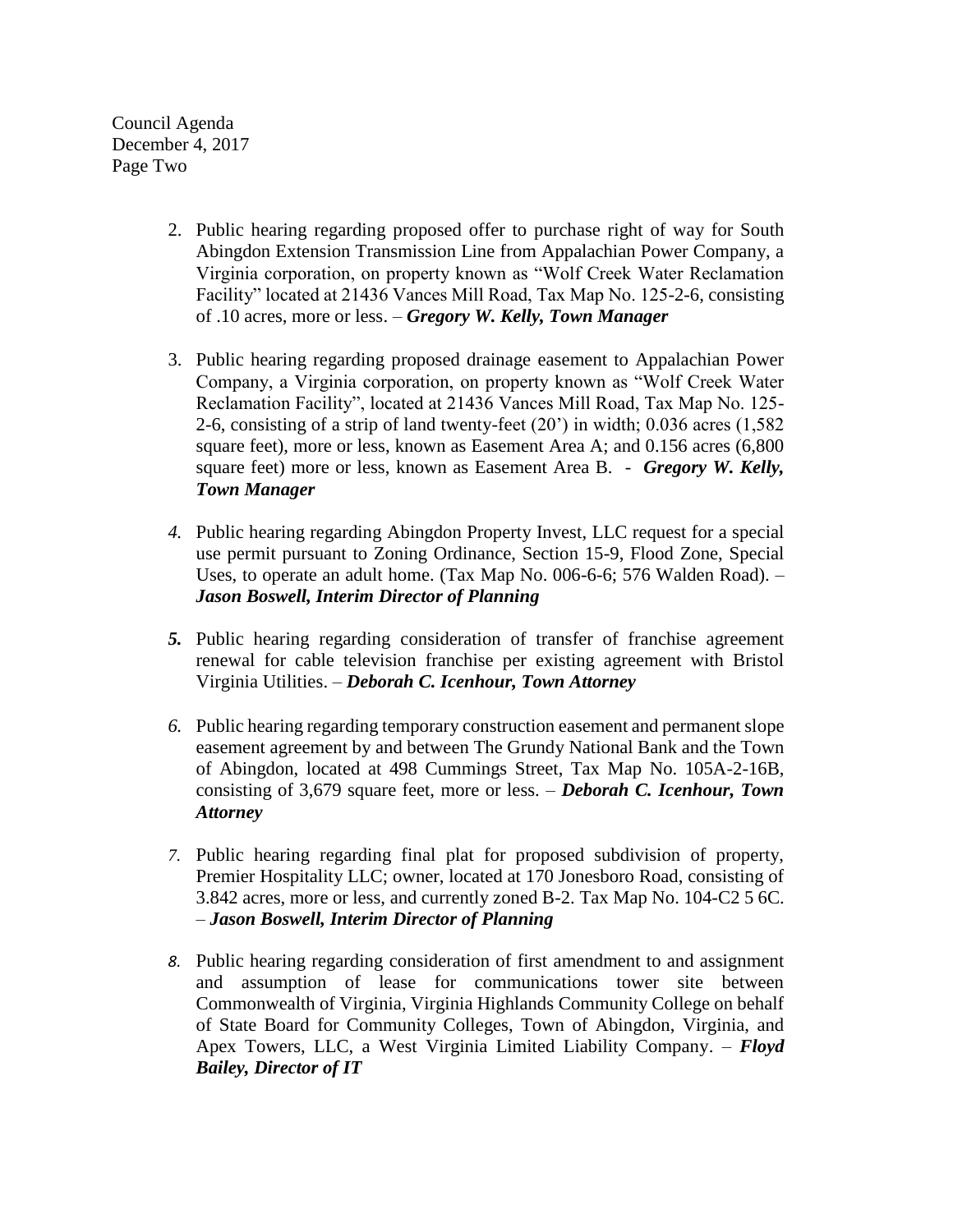Council Agenda December 4, 2017 Page Three

### **H. SECOND READINGS –** *NONE*

# **I. CONSIDERATION OF BIDS –** *NONE*

### **J. REPORTS FROM THE TOWN MANAGER/ASSISTANT TOWN MANAGER**

- 1. Presentation of Financial Report by David Rose of Davenport and Associates *Gregory W. Kelly, Town Manager*
- 2. Presentation of 2016-2017 Financial Audit for the Town of Abingdon *– Chuck Banner, Treasurer*
- 3. Consideration of moving January council meeting as January  $1<sup>st</sup>$  and  $2<sup>nd</sup>$  Town offices are closed for New Year's - *Cecile Rosenbaum, Asst. Town Manager/Clerk*

#### **K. RESOLUTIONS -** *None*

### **L. OLD BUSINESS/MATTERS NOT ON THE AGENDA**

#### **M. COUNCIL MEMBER REPORTS**

#### **N. APPOINTMENTS TO BOARDS AND COMMITTEES**

#### 1. **Planning Commission**

- **-** Appointment to fill the unexpired term of Janice Reeves
- 2. **Board of Zoning Appeals**
- **-** Appointment to fill the unexpired term of Janice Reeves
- 3. **Abingdon Redevelopment and Housing Authority**
- **-** Appointment to fill the expired term of Vickye Hall and did not wish to be reappointed.